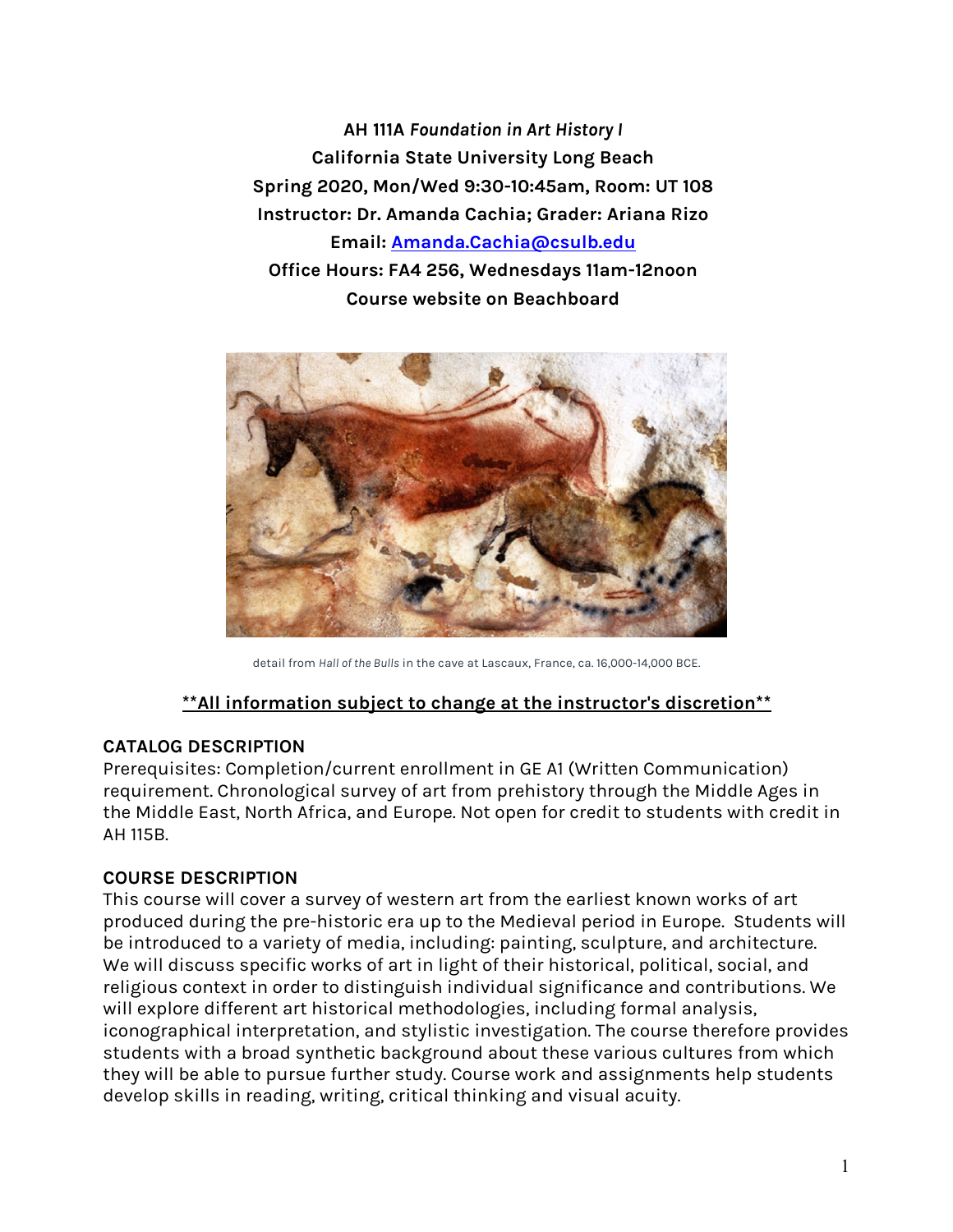## **GE STUDENT LEARNING OUTCOMES**

- 1. Students develop competency in connoisseurship and practice critical terminology that prepares a strong foundation for formal and stylistic analysis.
- 2. Students acquire competencies in discerning art as mechanisms of meaning and critical terminology that prepare a strong foundation for iconographic analysis.
- 3. Through the process of discovering other cultural traditions, students learn how to embrace contradictory styles and interpret works of art from different cultures.
- 4. Through the study of material culture from diverse civilizations, students demonstrate knowledge of cultural worldview frameworks and develop global self-awareness.
- 5. Students demonstrate the effects of a developing curiosity by questioning interpretations, critically evaluating different meanings, and posing informed questions.

## **COURSE MATERIALS**

- 1. Kleiner and Mamiya's *Gardner's Art Through the Ages: The Western Perspective 16th edition* using **MindTap** by Cengage.
- 2. Poll Everywhere account: sign up for free first day of class

MindTap is an electronic and interactive version of the textbook which includes videos, animations and activities designed to enhance your learning experience of art history. You will be able to zoom into images and observe them in great detail, along with learning about their geographical location using Google maps. You are required to bring your laptop and/or the loose-leaf version of the book to class.

### **\*\*PLEASE NOTE THAT YOU MUST PURCHASE MINDTAP IN ORDER TO COMPLETE THE QUIZZES WHICH COUNT TOWARDS YOUR GRADE. YOU MAY PURCHASE OLDER HARD-COPY EDITIONS OF THE TEXTBOOK BUT YOU WILL NOT GET CREDIT FOR THE QUIZZES.**

## MindTap can be purchased through the following two methods:

1. On Beachboard, follow the PDF directions to access and register MindTap.

2. By purchasing an Access Code for MindTap from the Campus Bookstore which gives you the option of buying the loose-leaf bundle with an Access Code or Access Code only. **The course key is as follows: MTPP6V6NMW9J**

*I do not offer tech support*. Please don't email me with problems you may be having, because I cannot solve them via email. Try getting qualified support from Cengage: www.cengage.com/support

**1-800-354-9706 @CengageHelp**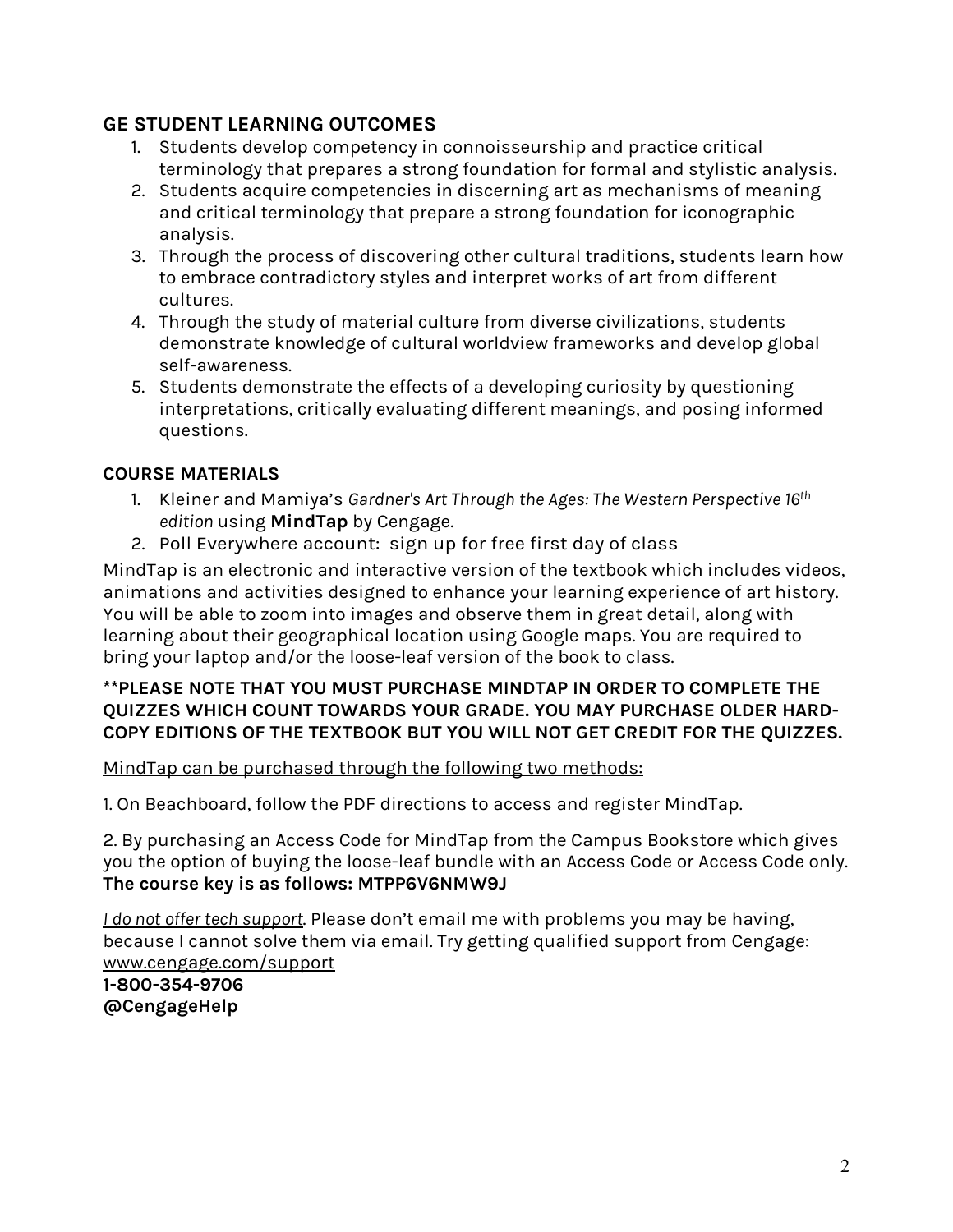Always check to see if other students are experiencing the same problem you are having, in which case it will be a systemic problem and that is necessary information for those who are qualified to fix it. In most cases, you will find that the answer is a simple one of not using a computer with compatible systems, not using the latest version of Chrome, Firefox, or Safari with this digital product or of not accessing quizzes properly. Campus computers in the library all have the appropriate web browsers. If your problem persists, come see me during my office hours.

# **CLASS ROUTINE**

The general routine for the class is as follows:

- Read the related chapter in your online MindTap textbook and watch the videos as stated in the syllabus;
- Complete the quizzes for each chapter;
- Conduct one field trip and write a Museum Paper;
- Take the Mid-Term and the Final Exams on the dates listed in the calendar
- Attend lectures twice a week on campus on Mondays/Wednesdays.

For any questions, you can e-mail me at **Amanda.Cachia@csulb.edu**. I will respond to all emails within 24 hours.

Please read the chapters in the week/dates as indicated from your textbook. Each chapter includes numerous videos, so be sure to watch those as they are an invaluable part of your learning.

The quizzes will be opened on MindTap week by week. Deadlines are strict, and you will not be able to take a quiz after that date and time.

# **ACTIVITIES & EXAMS**

Each student is expected to read the corresponding chapters to the units covered from the required online text. Please read the chapters in the week/dates as indicated from the syllabus. Each chapter includes multiple videos, so be sure to watch those. Your grade will be based on the following:

| 60 points (20% of overall grade) |
|----------------------------------|
| 65 points (20% of overall grade) |
| 60 points (20% of overall grade) |
| 75 points (20% of overall grade) |
| 75 points (20% of overall grade) |
| 335 points (100%)                |
|                                  |

**\*\*THERE ARE NO EXTRA CREDIT ASSIGNMENTS.**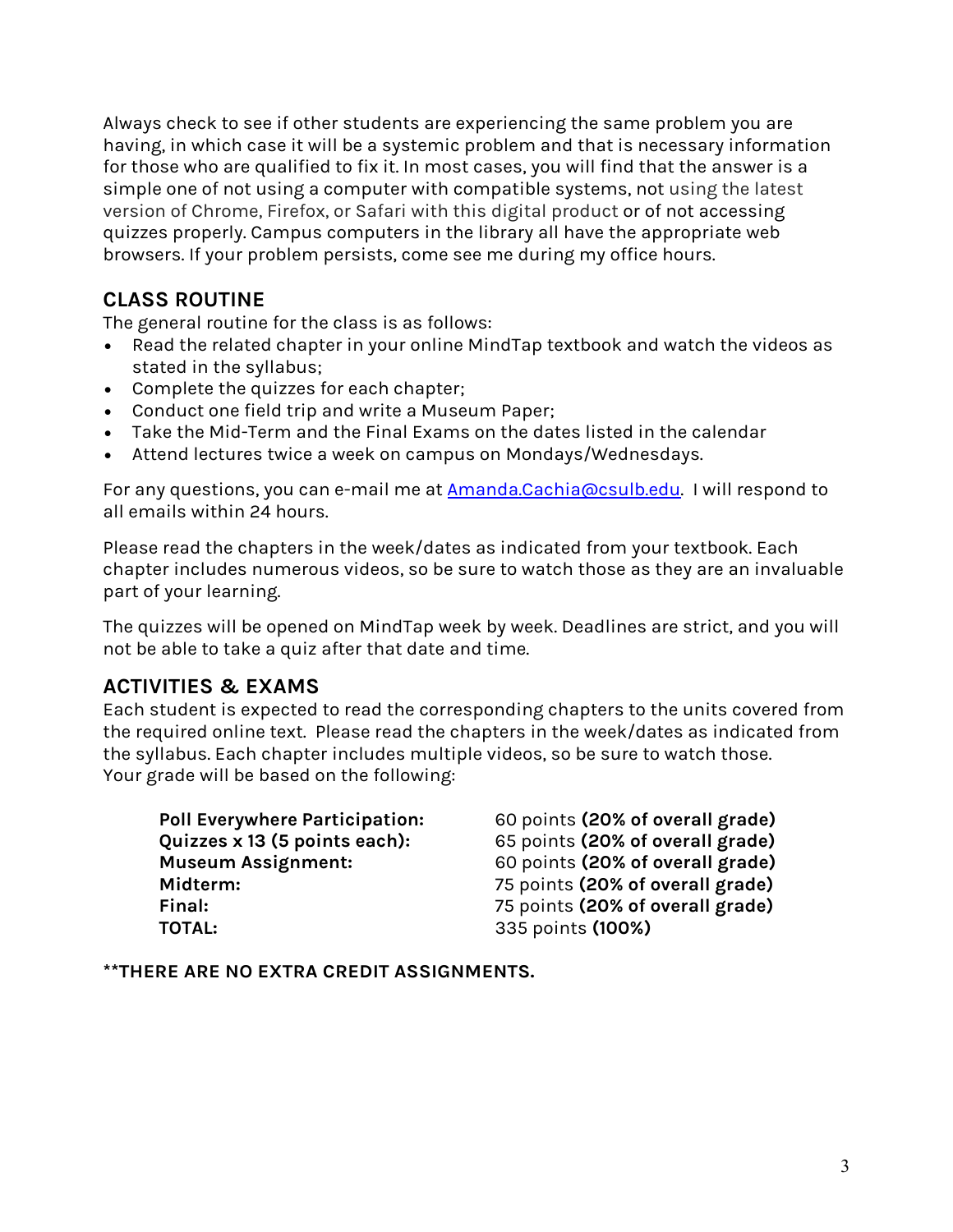## **How your final grade is determined**:

Your overall grade will be based upon a 100 point scale:  $A = 94 - 100$  $A - 90 - 93$  $B + = 87 - 89$ B = 84-86 B- = 80-83  $C+ = 77-79$  $C = 74 - 76$  $C - 70 - 73$  $D+ = 65-69$  $D = 60 - 64$  $F = 0 - 59$ 

Grades will be posted and updated regularly in the grade center on Beachboard.

- Students are expected to access the course on Beachboard regularly in order to stay current on course requirements and review progress.
- If you have questions or concerns about a grade, please contact me at any time or come see me during my office hours.

## **ATTENDANCE & PARTICIPATION (60 points, worth 20% of grade):**

I will be using **Poll Everywhere** to collect your feedback and to track your attendance and participation. Poll Everywhere is a web-enhanced audience system which allows teachers and students to engage in activities directly embedded into lecture presentations. Students respond on the web or via texting on the phone. I will be looking for regular and consistent participation on Poll Everywhere in order for you to gain 60 points for attendance.

## **How to register:**

To receive credit for the responses you submit to Poll Everywhere, you must register during the first day of class, or the second day of class at the latest. Please follow the link below in order to register to my Poll Everywhere online account:

https://PollEv.com/amandacachia389/register?group\_key=2FZtMPnnnEaGDNpQLEOqTrP1S By registering with my account, I will be able to view your responses to my polls (unless the poll is clearly marked as anonymous). You will be asked to provide your first and last name, CSUSM email address, certify your mobile phone number (if you would like to participate in my polls via SMS texting), and create a password. (Your information is protected, and Poll Everywhere will never share emails or phone number with any third party.)

## **Troubleshooting**

If you have any questions, please visit the Poll Everywhere User Guide (http://www.polleverywhere.com/user-guide).

## **Cheating**

Please note that only registered CSULB students will be able to participate in the polls during in-class time. The polls will only be live during class time and will not go live again once they are closed. There are no 'make-up' polls.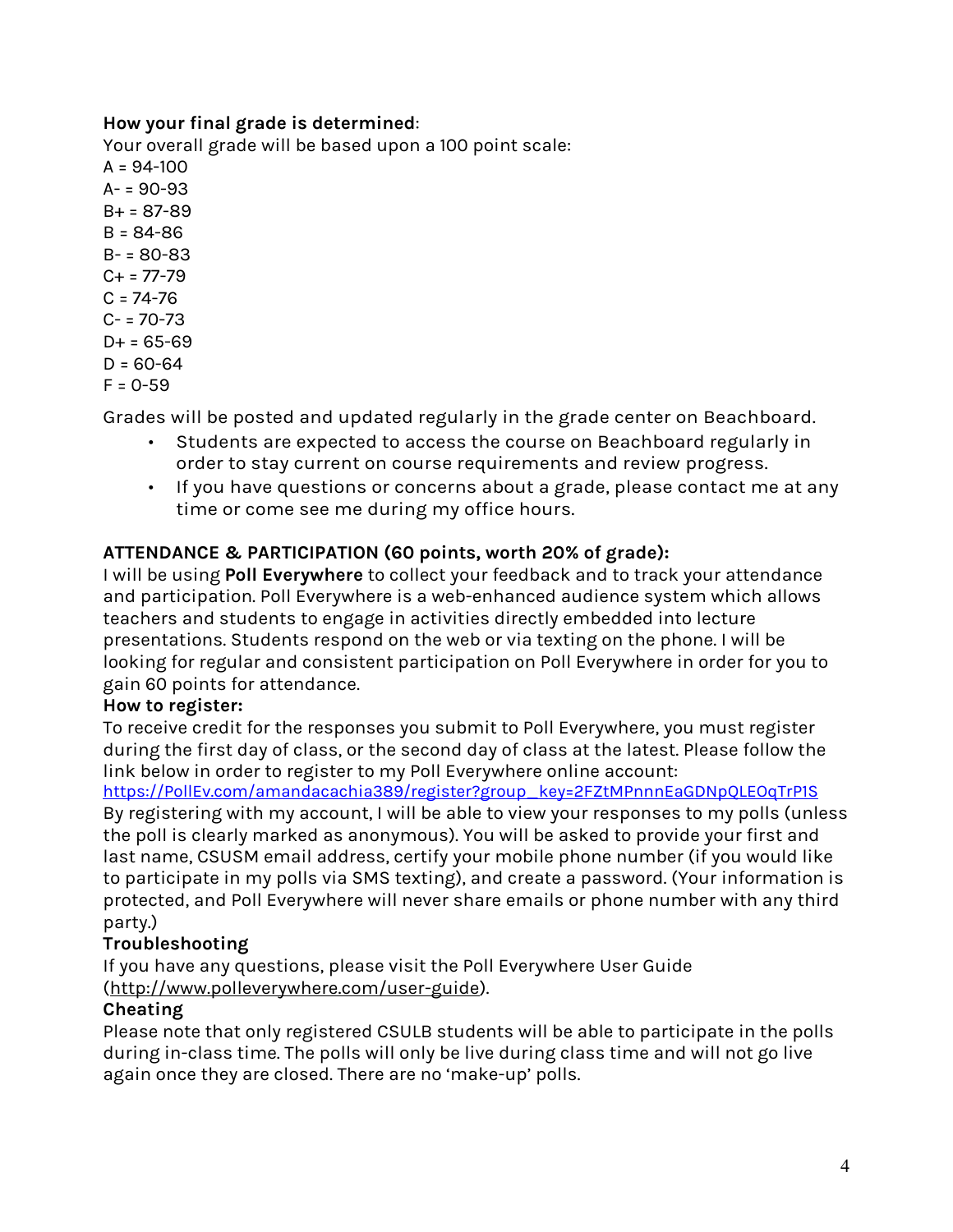## **QUIZZES: 13 total, (65 points, worth 20% of grade):**

In MindTap, you will find a link to every chapter quiz. Complete the quiz by the deadline listed in the syllabus. You will have two attempts to complete the quiz. Your best grade out of the two quizzes will be reflected in a cumulative quiz grade sheet at the end of the semester.

## **MUSEUM ASSIGNMENT (60 points, worth 20% of grade):**

You will be required to visit a museum (either the Getty Museum, the Getty Villa, or the Los Angeles County Museum of Art in order to write a 4-page essay (plus bibliography) based on an object or objects **from a time period and geographical area discussed in this class**. Refer to Beachboard for more detailed information on this assignment, which is due at the end of the semester, on **Wednesday May 6, 2019 at 11:59pm on TurnItIn.**

**The rubric** for the Museum Assignment is as follows:

- responsiveness to the Museum Assignment criteria (listed in detail on Canvas)
- ability to correctly identify a work of art from the appropriate time period, including correct use of key words and terms and other relevant definitions pertaining to the art historical period (eg. Egyptian Art, Greek Art, Roman Art etc.);
- ability to provide detailed and specific art historical analysis of at least one or multiple artworks;
- knowledge of social and cultural issues pertaining to art historical period;
- meaningful and well written answers, using capitalization and punctuation;

## **MID-TERM EXAM (75 points, worth 20% of grade) & FINAL EXAM (75 points, worth 20% grade)**:

The exams will cover lecture materials. The exams will consist of 5 short essay questions worth 15 points each (making a total of 75 points). You will have 100 minutes to complete the exam, giving you 20 minutes to answer each of the 5 questions. Please refer to the class calendar in this syllabus for the Mid-Term and Final Exams dates. Please bring a green or blue writing book which can be purchased from the bookstore.

## **\*\*Note that the Final Exam is NOT cumulative - it will only test on all the material covered AFTER the Mid-Term exam.**

**\*\*No Make-up Exams will be allowed\*\***. If you miss an exam you will receive either a "0"or an "F"for that grade.

**The rubric** for the mid-term and final exam is as follows:

- one full page of writing per question;
- use of key words and terms and other relevant definitions pertaining to the art historical period;
- ability to provide detailed and specific art historical analysis of multiple artworks;
- knowledge of social and cultural issues pertaining to art historical period;
- meaningful and well written answers, using capitalization and punctuation;
- ability to compare and contrast artworks across different art historical periods.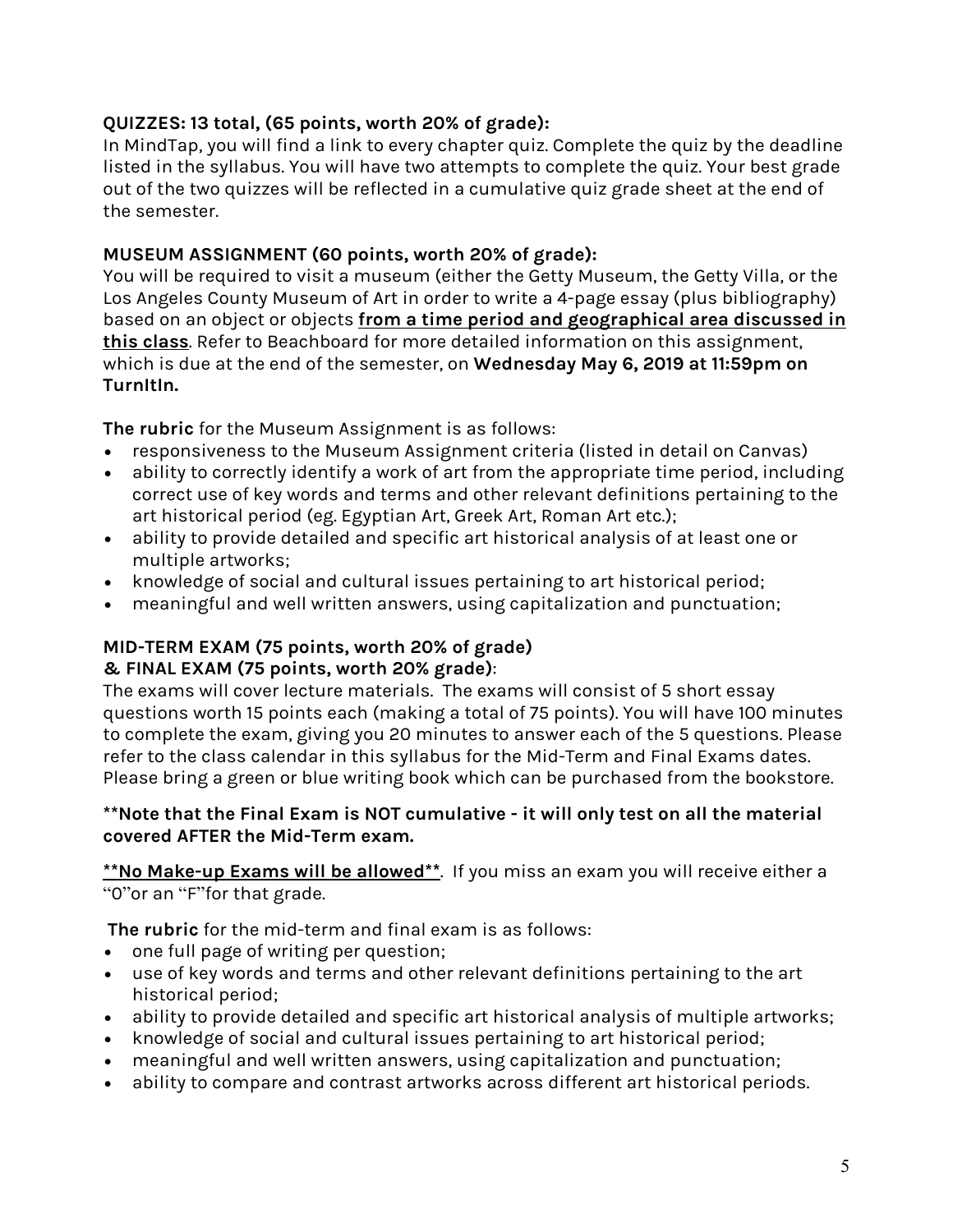## **ATTENDANCE POLICY**

- If you miss class it is your responsibility to obtain notes from a classmate. I do not provide lecture notes.
- Please show courtesy to your colleagues and me by turning up to class on time and not leaving early.
- If you find it necessary to drop, it is your responsibility to drop. A student may be dropped by the instructor after numerous absences. If you stop attending, and have not officially withdrawn by the last drop date, you will receive an F.

# **RESPECT FOR THE CLASSROOM ENVIRONMENT**

- Carrying on private conversations or exchanging notes during class time is not acceptable.
- If there is an emergency that you need to take care of, please step outside of the classroom to handle it so as not to distract the rest of the class.
- Sleeping in class is not acceptable.
- Reading matter that is not being discussed in class must not be in evidence.
- Please do not eat and drink in class.
- If you have children, they must not come to class with you as it is a serious breach of campus insurance policies.
- Please show respect for one another's opinions and ideas, try to be open-minded.
- I expect that you will contact me with questions, concerns, or issues that you feel need to be addressed to help facilitate a positive learning experience.

## **DISABILITY SERVICES**

Students with a disability or medical restriction who are requesting a classroom accommodation should contact Disabled Student Services at 562-985-5401 or visit Brotman Hall, Suite 270 during 8am-5pm weekday hours. Disabled Student Services will work with the student to identify a reasonable accommodation in partnership with appropriate academic offices and medical providers. We encourage students to reach out to DSS as soon as possible. See http://www.csulb.edu/divisions/students/dss/ for additional information.

## **ACADEMIC HONESTY**

Cheating and plagiarism will not be tolerated in this course. Any individual caught cheating on quizzes, essays, or the final exam will be punished to the full extent allowed under University regulations. Plagiarism on papers or assignments is not acceptable and work that is plagiarized will not receive credit. Plagiarism is considered cheating. Note: Any time another person's work is used without giving them proper credit, it is considered plagiarism and cheating. At a minimum, any student caught cheating will receive no credit for the work concerned, and will receive a reduction of one letter grade from their final course grade. The official CSULB Policy on Cheating and Plagiarism can be found here:

http://web.csulb.edu/divisions/aa/catalog/current/academic information/cheating plagiarism.html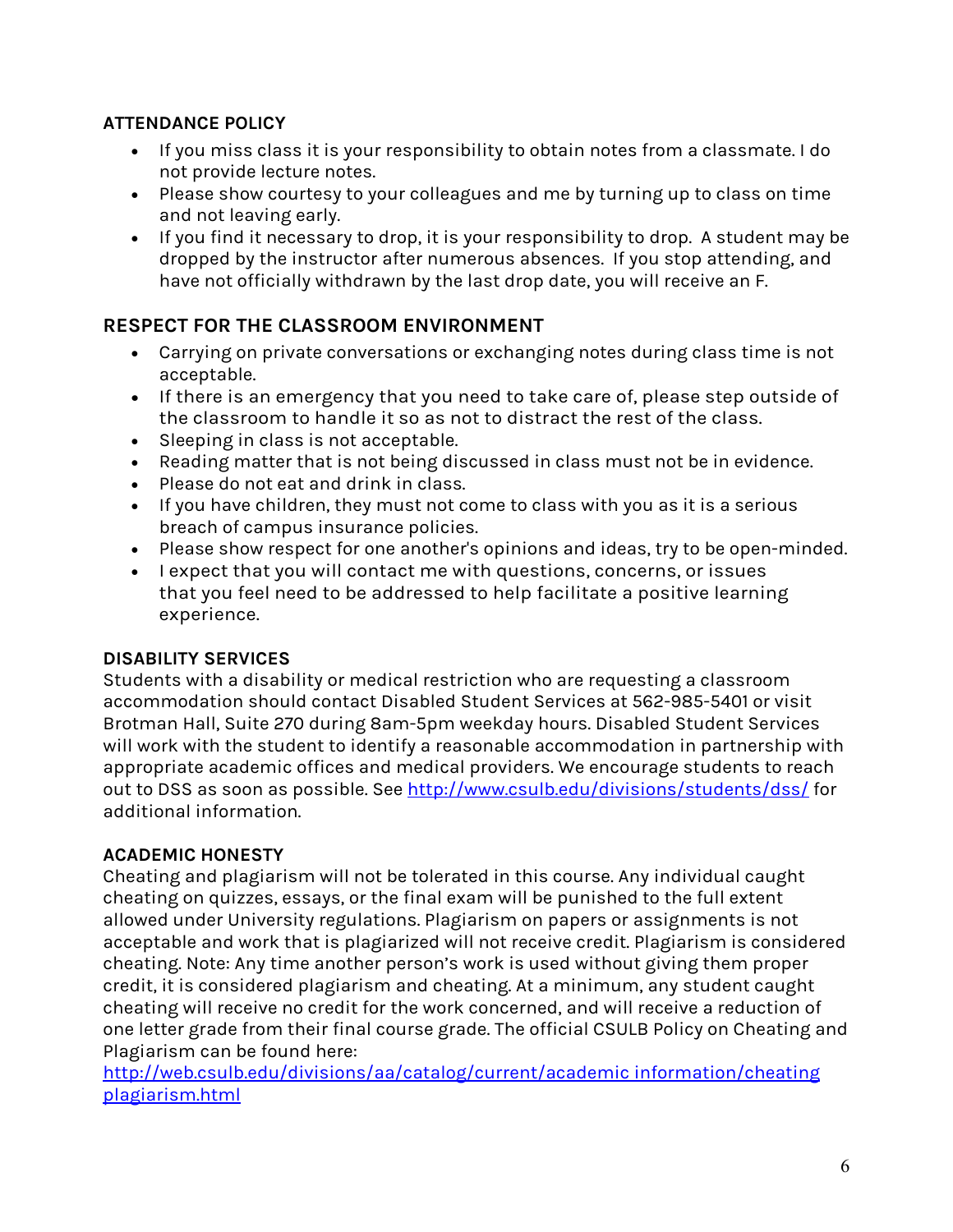## **WEEKLY SCHEDULE SPRING 2020**

### **Week 1 Introduction: Wednesday January 22**

*Introduction: What Is Art History?*

\*\* Submit the Introduction quiz by **Sunday January 26, 2020 at 11:59pm**.

### **Week 2 Art in the Stone Age: Monday January 27 & Wednesday January 29**

READ *Chapter 1: Art in the Stone Age* and COMPLETE Chapter 1 quiz.

\*\* Submit the quiz by **Sunday February 2, 2020 at 11:59pm**.

## **Week 3 Ancient Mesopotamia & Persia: Mon February 3 & Weds February 5**

*Chapter 2: Ancient Mesopotamia and Persia* and COMPLETE Chapter 2 quiz.

\*\* Submit the quiz by **Sunday, February 9, 2020 at 11:59pm**.

### **Week 4 Egypt: Monday February 10 & Wednesday February 12**

READ *Chapter 3: Egypt from Narmer to Cleopatra.*

### **Week 5 Egypt: No class Mon February 17 for President's Day; Wednesday February 19**

COMPLETE Chapter 3 quiz.

\*\* Submit the quiz by **Sunday February 23, 2020 at 11:59pm**.

### **Week 6 The Prehistoric Aegean: Monday February 24 & Wednesday February 26**

READ *Chapter 4: The Prehistoric Aegean* and COMPLETE Chapter 4 quiz.

\*\* Submit the quiz by **Sunday March 1, 2020 at 11:59pm**.

### **Week 7 Ancient Greece: Monday March 2 & Wednesday March 4**

READ *Chapter 5: Ancient Greece*.

### **Week 8 Ancient Greece: Monday March 9 & Wednesday March 11**

COMPLETE Chapter 5 quiz.

\*\* Submit the quiz by **Sunday March 15, 2020 at 11:59pm**.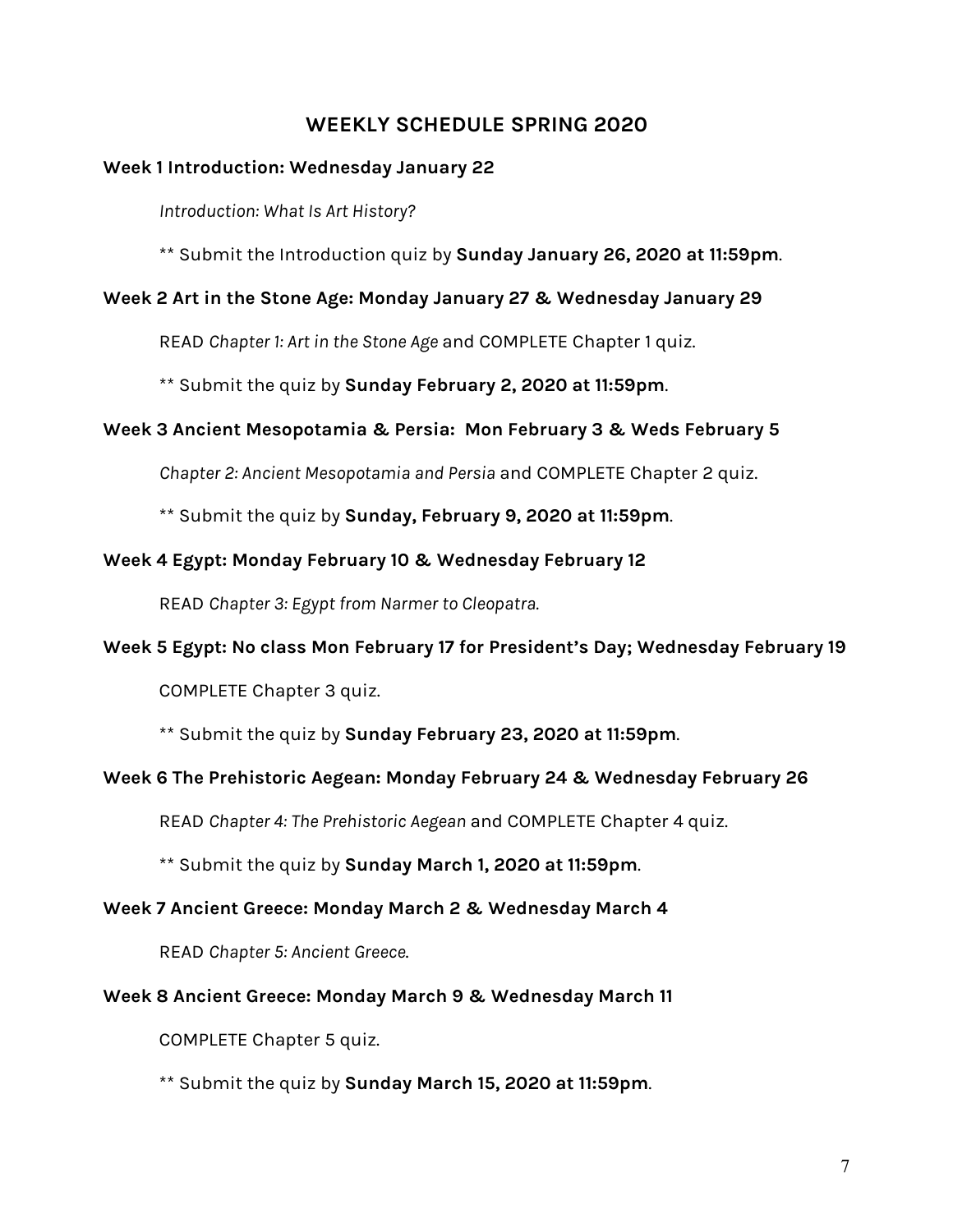#### **Week 9 Mid-Term Exam: Monday March 16 & Wednesday March 18**

Mid-Term Review on 3/16 & **Mid-Term Exam on 3/18**

#### **Week 10 The Etruscans: Monday March 23 & Wednesday March 25**

READ *Chapter 6: The Etruscans* and COMPLETE Chapter 6 quiz.

\*\* Submit the quiz by **Sunday March 29, 2020 at 11:59pm**.

**\*\*\*\*\*\*\*SPRING BREAK: Monday March 30 – Friday April 3\*\*\*\*\*\*\***

#### **Week 11 The Romans: Monday April 6 & Wednesday April 8**

READ *Chapter 7: The Roman Empire.*

### **Week 12 The Romans: Monday April 13 & Wednesday April 15**

COMPLETE Chapter 7 quiz.

\*\* Submit the quiz by **Sunday April 19, 2020 at 11:59pm**

### **Week 13 Early Christian Art & Byzantine Art: Mon April 20 & Weds April 22**

READ *Chapter 8: Late Antiquity* and COMPLETE Chapter 8 quiz.

READ *Chapter 9: Byzantium* and COMPLETE Chapter 9 quiz.

\*\* Submit the quiz for both Chapters 8 & 9 by **Sun April 26, 2020 at 11:59pm**.

### **Week 14 Early Medieval Art & Romanesque Art: Mon April 27 & Weds April 29**

READ *Chapter 11: Early Medieval Europe* and COMPLETE Chapter 11 quiz.

READ *Chapter 12: Romanesque Europe* and COMPLETE Chapter 12 quiz.

\*\* Submit the quiz for both Chapters 11 & 12 by **Sunday May 3, 2020 at 11:59pm**.